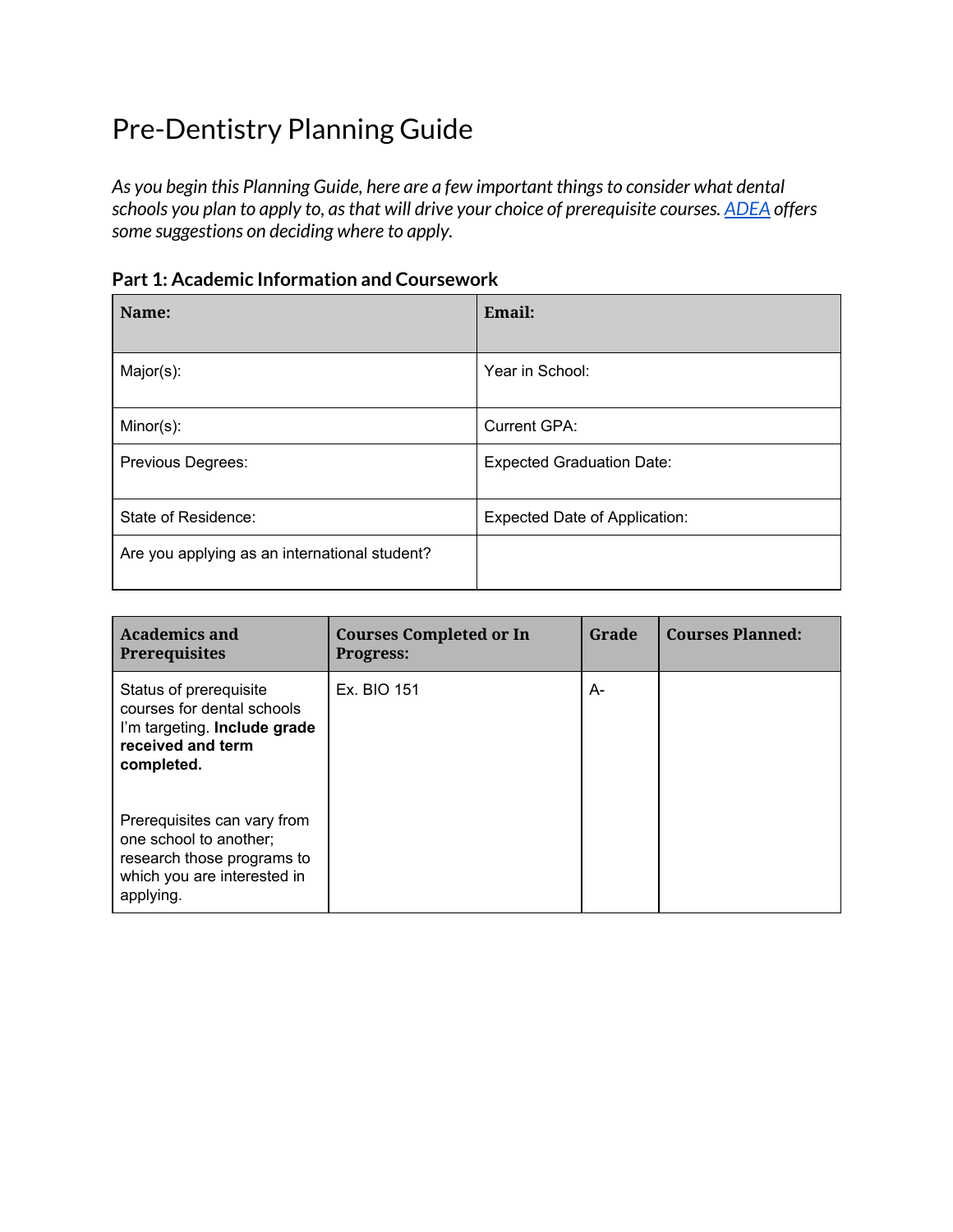## **Part 2: Experiences**

*This is not a checklist. These activities should be a reflection of your interests and passions. Be sure to keep track of your dental shadowing hours.*

| <b>Experiences</b>                                        | <b>Completed or</b><br>In-Progress: | <b>Time</b><br>(length of<br>commitment): | <b>New or Future</b><br>experiences you plan to<br>gain & when: |
|-----------------------------------------------------------|-------------------------------------|-------------------------------------------|-----------------------------------------------------------------|
| <b>Work</b><br>Employer, position                         |                                     |                                           |                                                                 |
| Volunteer<br>Organization, position                       |                                     |                                           |                                                                 |
| Shadowing<br>Who (and their degree),<br>where, when       |                                     |                                           |                                                                 |
| Research<br>Where, topic                                  |                                     |                                           |                                                                 |
| <b>Learning Abroad</b><br>Destination, topics<br>studied  |                                     |                                           |                                                                 |
| <b>Student</b><br>Organizations<br>Organization, position |                                     |                                           |                                                                 |
| <b>Other Experiences?</b>                                 |                                     |                                           |                                                                 |

#### **Part 3: Letters of Evaluation**

| <b>Letters of Evaluation</b>                                                                                                                      | List the people you plan to ask to write you<br>a letter. Describe who they are and why you<br>are choosing them. |
|---------------------------------------------------------------------------------------------------------------------------------------------------|-------------------------------------------------------------------------------------------------------------------|
| Identify 2-3 people who could complete a letter of<br>recommendation for you. Here is some advice from<br>the URGO website about letters of       | 1.                                                                                                                |
| recommendation:                                                                                                                                   | 2.                                                                                                                |
| <b>Student Evaluation Guidelines</b>                                                                                                              | 3.                                                                                                                |
| <b>Faculty Evaluation Guidelines - Students should</b><br>share the faculty evaluation guidelines with those<br>who have agreed to write letters. |                                                                                                                   |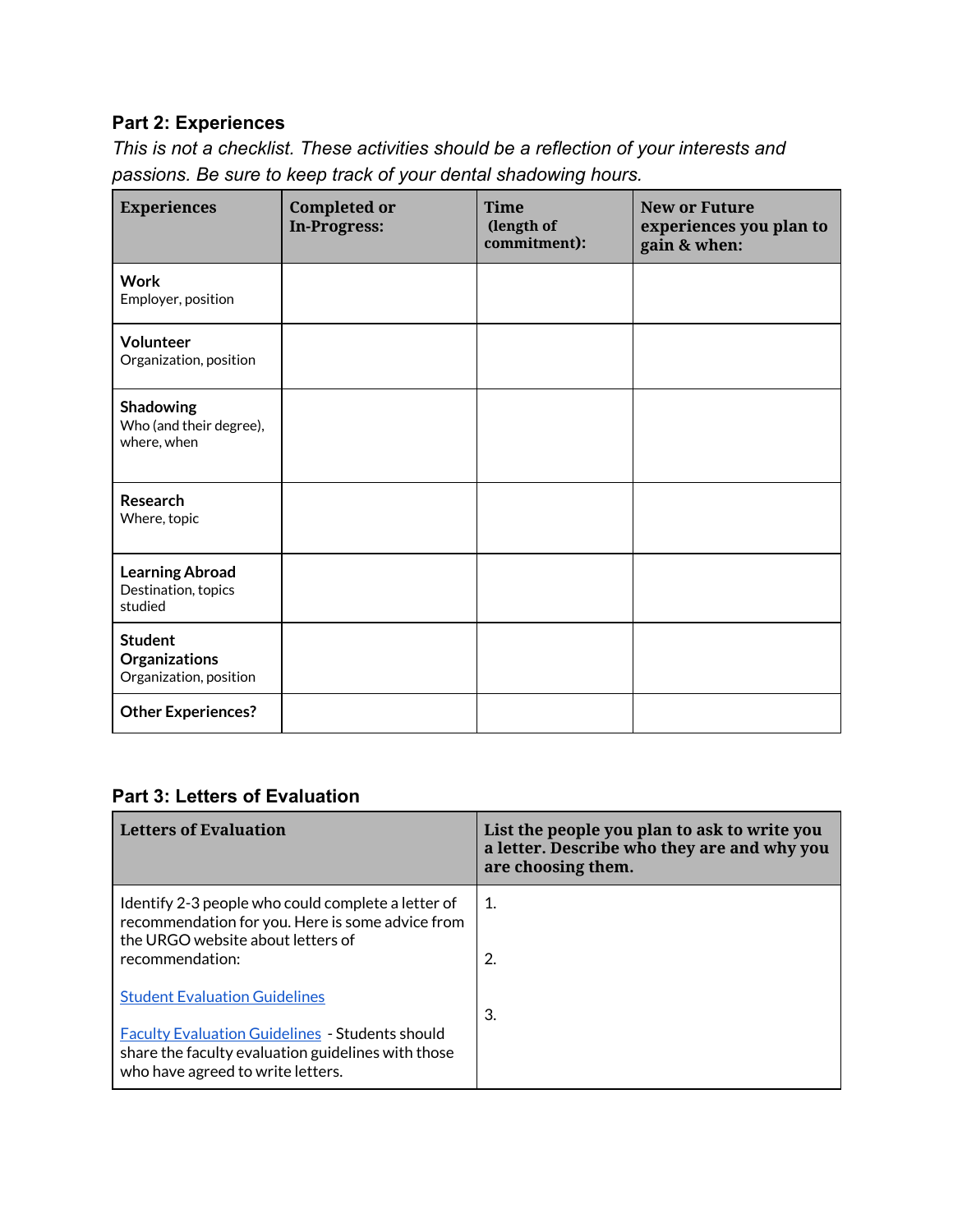#### **Part 4: Dental Admissions Test (DAT)**

| <b>DAT</b>                                                                               |                                                                                                                                                                                                     |
|------------------------------------------------------------------------------------------|-----------------------------------------------------------------------------------------------------------------------------------------------------------------------------------------------------|
| The DAT is required by<br>almost all U.S dental<br>schools. Learn more about<br>the DAT. | Practice test(s):<br>Academic Average<br><b>PAT</b><br>Reading Comprehension___<br>Total Science                                                                                                    |
|                                                                                          | I plan to take the DAT on the following date:<br>If already completed, list your breakdown of scores by section:<br>Academic Average<br><b>PAT</b><br>Reading Comprehension<br><b>Total Science</b> |

## **Part 5: Dental School Research**

*When researching dental schools that you would like to apply to, it can be helpful to compare differentschools. In the following table, we included some criteria that may be helpful in determining the competitiveness of your profile overall.*

| <b>School Name</b> | Prerequisites | <b>DAT</b> | <b>GPA</b> | <b>Science</b><br><b>GPA</b> | <b>Experiences</b> | Resident,<br>Non-Resident,<br><b>International</b> |
|--------------------|---------------|------------|------------|------------------------------|--------------------|----------------------------------------------------|
|                    |               |            |            |                              |                    |                                                    |
|                    |               |            |            |                              |                    |                                                    |
|                    |               |            |            |                              |                    |                                                    |
|                    |               |            |            |                              |                    |                                                    |
|                    |               |            |            |                              |                    |                                                    |
|                    |               |            |            |                              |                    |                                                    |